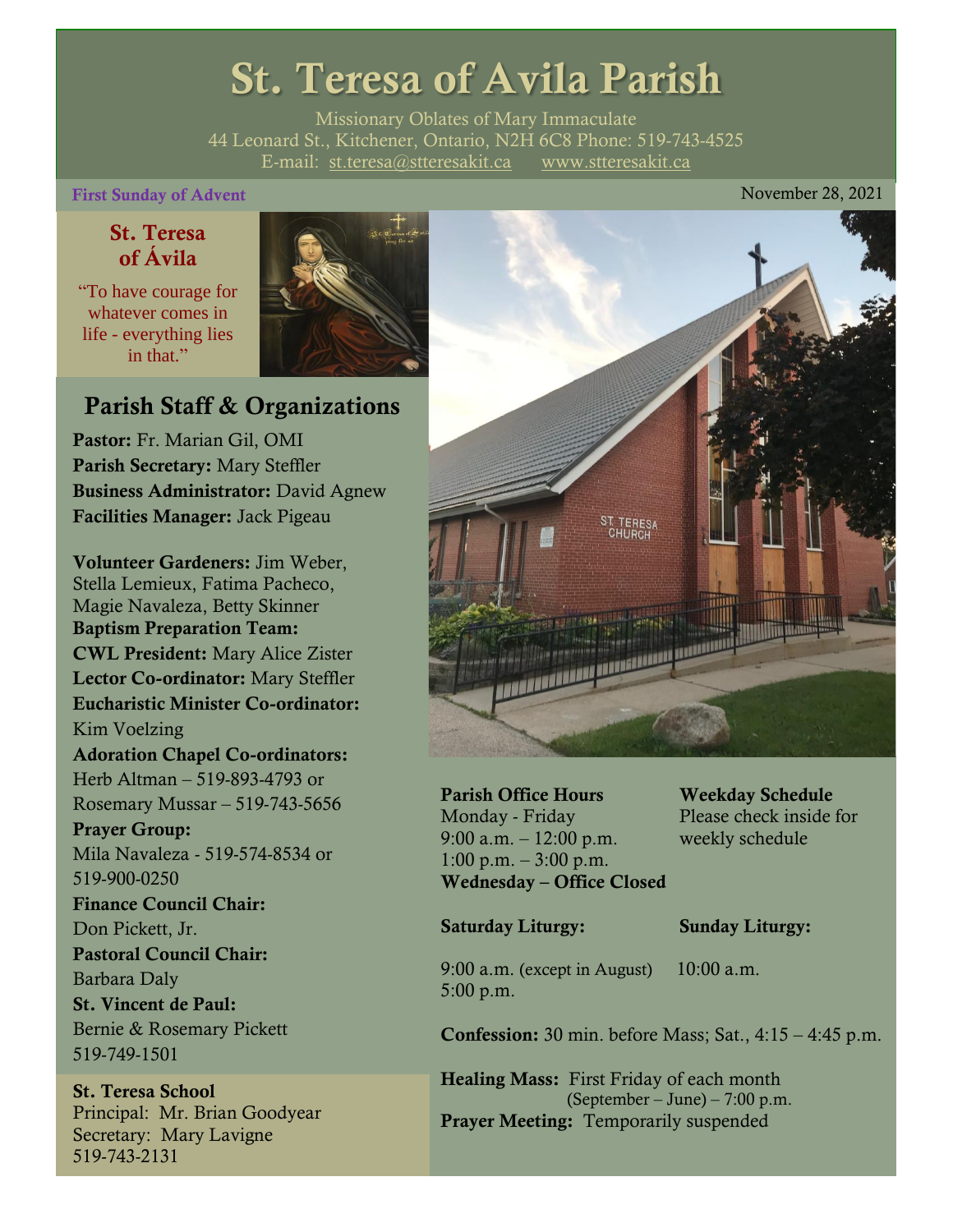#### First Sunday of Advent November 28, 2021

### First Sunday of Advent

Today we begin a New Year in the liturgical calendar. This first period is appropriately called "Advent". It comes from the Latin word adventus which simply means 'coming'. But who's coming are we talking about? We are beginning to prepare to remember God coming to be a human being among us, with us and like us.

#### **We can speak of three comings of God.**

**The first,** is when Jesus, the Son of God came to be born in the stable at Bethlehem. **The second is the final coming of Jesus at the end of the world.** And there is still **a third kind of coming** we need to be aware of, namely, when God enters our lives every day. Concentrate on today, on the present hour, the present situation and respond to it in truth and love and the future will take care of itself. Then we do not have to fear no matter when Jesus makes His final call.

Today's Gospel (Luke 21:25-28,34-36) is taken from the last chapter before the passion narrative in which Jesus is teaching in the Temple. We hear Jesus speak to His disciples about the need for vigilance and prayer as they wait for the coming of the Son of Man in glory.

Advent is also about preparing ourselves for Christ's return in glory at the end of time. Like the disciples and the faithful in Luke's Gospel, we must also stay alert and watchful. To be alert and to keep watch are the keywords of this passage: **"Be alert at all times, praying that you may have the strength to escape all these things that will take place, and to stand before the Son of Man."**

**What does it mean to 'be alert'?** There is a secret to keeping oneself awake, it is prayer understood as a constant dialogue with the Lord. The one who does not pray dozes off. He will eventually end up resigned and will adapt, like unbelievers, to the darkness that envelops the world (Mk 14:37-40).

#### Advent Wreath

Shape: The circular shape of the wreath, without beginning or end, symbolizes God's complete and unending love for us—a love that sent His Son into the world to redeem us from the curse of sin. It also represents eternal life which becomes ours through faith in Jesus Christ.

Number: The Advent Wreath traditionally holds four candles (symbolizing: Hope, Peace, Love and Joy), which are lit, one at a time, on each of the four Sundays of the Advent season. Some Advent wreath traditions also include a fifth white "Christ" candle, symbolizing purity, that is lit on Christmas Eve or Christmas Day. Colour: Violet is a liturgical color that is used to signify a time of prayer, penance, and sacrifice and is used during Advent and Lent. Advent, is also called "little Lent".

"Truth suffers, but never dies."

St. Teresa of Ávila

Diocese of Hamilton Prayer Calendar 2021

November 29 – Rev. Tony O'Dell, O.M.I. November 30 – Rev. Kiwook Kim December 1 – Discalced Carmelite Fathers  $(O.C.D.)$ December 2 – Rev. Henryk Krajewski, C.R. December 3 – Rev. Krzysztof Szkubera, C.R.

December 4 – Rev. Michal Kruszewski, C.R.

December 5 – Second Sunday of Advent

#### **Vocations**

#### **First Sunday of Advent November 28, 2021**

"Be on guard so that your hearts are not weighed down with dissipation and drunkenness and the worries of this life." Are worldly cares dragging you down? Be a follower of the Master. If God is calling you to be a priest, religious or deacon, contact Bishop Wayne Lobsinger, Director of Vocations and Priestly Formation, Diocese of Hamilton, (905-528-7988).

[vocations@hamiltondiocese.com](mailto:vocations@hamiltondiocese.com)  <https://hamiltondiocese.com/vocations/>

## *Serra Prayer for Vocations*

O God, Who wills not the death of a sinner, but rather that he be converted and live, grant we beseech You, through the intercession of the Blessed Mary ever Virgin, Saint Joseph her spouse, Saint Junipero Serra, and all the saints, an increase of labourers for Your church, fellow labourers with Christ to spend and consume themselves for souls, through the same Jesus Christ, Your Son, Who lives and reigns with You in the unity of the Holy Spirit, One God forever and ever. Amen.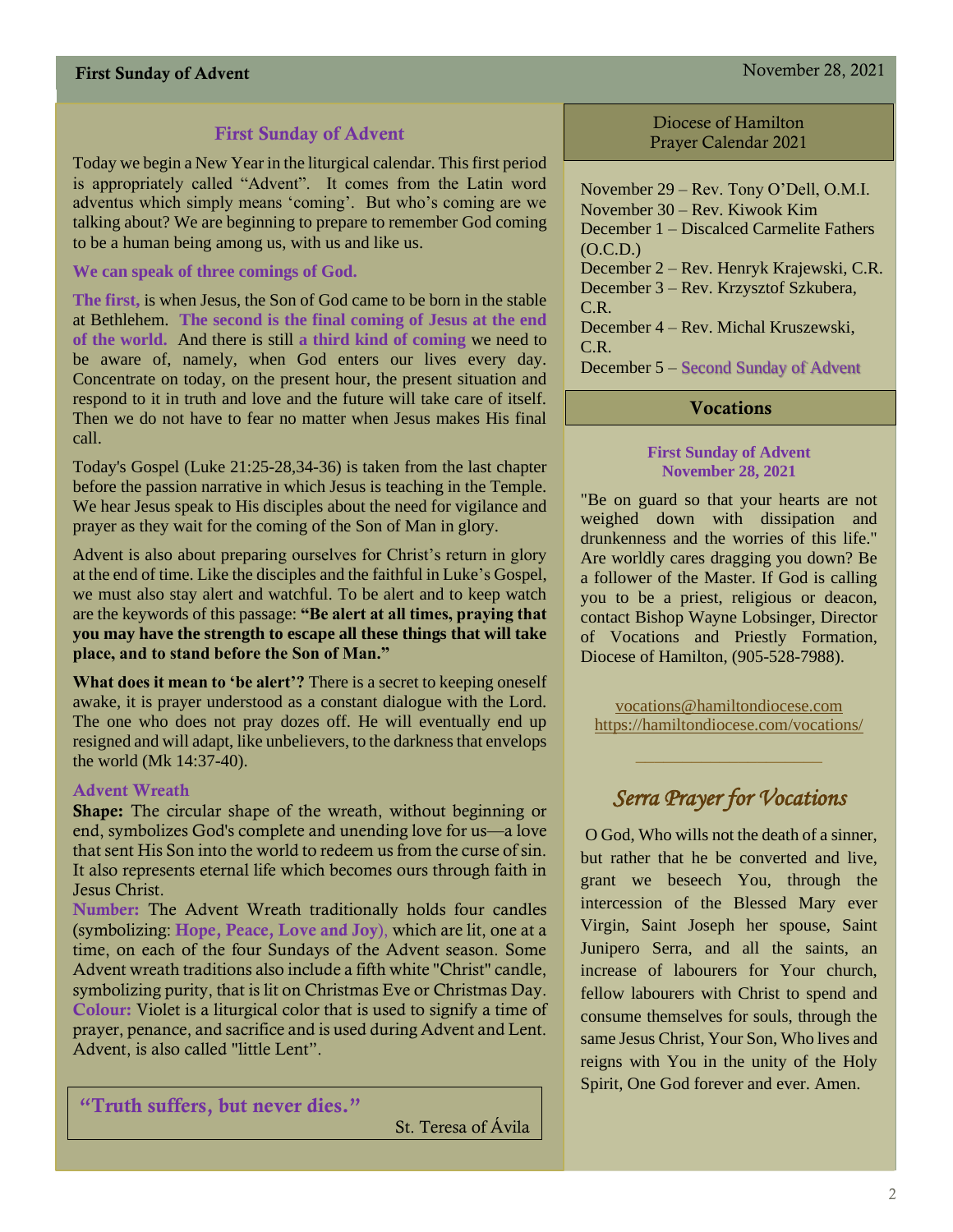#### First Sunday of Advent November 28, 2021

### Adoration Chapel



The Divine Mercy Chapel is now open for Adoration of the Most Blessed Sacrament, Monday to Friday, 9 a.m. to 8 p.m. Please see the Chapel Guidelines as you enter the chapel. To sign up, please call the parish office - 519-743-4525.

**Mass Intentions for 2021** – The offering of Mass for the deceased, the sick, a personal intention, in thanksgiving, a special intention such as an anniversary, birthday, etc. is an act of deep faith and a most excellent way of remembering a loved one. Please call the parish office if you would like to request a Mass.

Parish Office – *Important Up-dated Information*  Our Parish Office is open Mon., Tues., Thurs. and Fri. from 9 a.m.  $-3$  p.m. As parish offices reopen, protocols have been established by the Diocese of Hamilton to do this safely. At this time, admittance to the parish office is by appointment only and you are required to wear a mask. Please call or email the parish office at 519-743-4525 or [st.teresa@stteresakit.ca](mailto:st.teresa@stteresakit.ca) to make an appointment.



**OBLATE FEAST DAY** - on

December 8<sup>th</sup>, 2021 about 4,000 Missionary Oblates of Mary Immaculate around the world will celebrate their patronal Feast of the Immaculate Conception of the Blessed Virgin Mary. This religious community was founded by St. Eugene de Mazenod in 1816 in France. The first Oblate missionaries came to Canada in 1841. At this moment, they work in 68 countries including Canada where they have three Oblate Provinces and about 500 members working in different ministries.

#### **Mass Intentions November 29, 2021 – December 5, 2021**

Tuesday, November 30, 2021 – **7:00 p.m.**  *Feast of Saint Andrew, Apostle* **Living and Deceased Members of the CWL –** *CWL*

Wednesday, December 1, 2021 – **8:30 a.m.** **+ Sister Anne Rektor –** *Moser Family*

Thursday, December 2, 2021 – **8:30 a.m. Holy Souls –** *Moser Family*

Friday, December 3, 2021 – **8:30 a.m.** *Memorial of Saint Francis Xavier, Priest* **+ Zofia Czyzak –** *Krystyna Krolak*

Saturday, December 4, 2021 –  **9:00 a.m.** – **Holy Souls –** *Moser Family* **5:00 p.m.** – **+ Ludwig Ceh** – *Theresa Ceh & Family*

Sunday, December 5, 2021 – **10:00 a.m.** – **Second Sunday of Advent** –Year C – **Parishioners of St. Teresa Parish** 

#### Live-streaming on Zoom

The **10 a.m. Sunday Mass** will be live-streamed. To join Father, click on the following link: <https://zoom.us/j/5887658626> Password: 274733

**HEALING MASS – FIRST FRIDAY December 3, 2021** Adoration begins at 6 p.m. Confession will be available. Mass at 7 p.m.

Lectors may find daily readings at this link:

## **The Immaculate Conception Novena**

This Novena will take place in our parish from November  $29<sup>th</sup>$  – December  $7<sup>th</sup>$ , following each Mass. The Feast of the Immaculate Conception is an important day for us to reflect on Mary's life. It is vital to strive to imitate Mary as the ideal example of the Christian life lived for God. This Novena will give us the opportunity to ask Mary to give each of us the grace to imitate her profound love of God. Please join us for this special spiritual journey.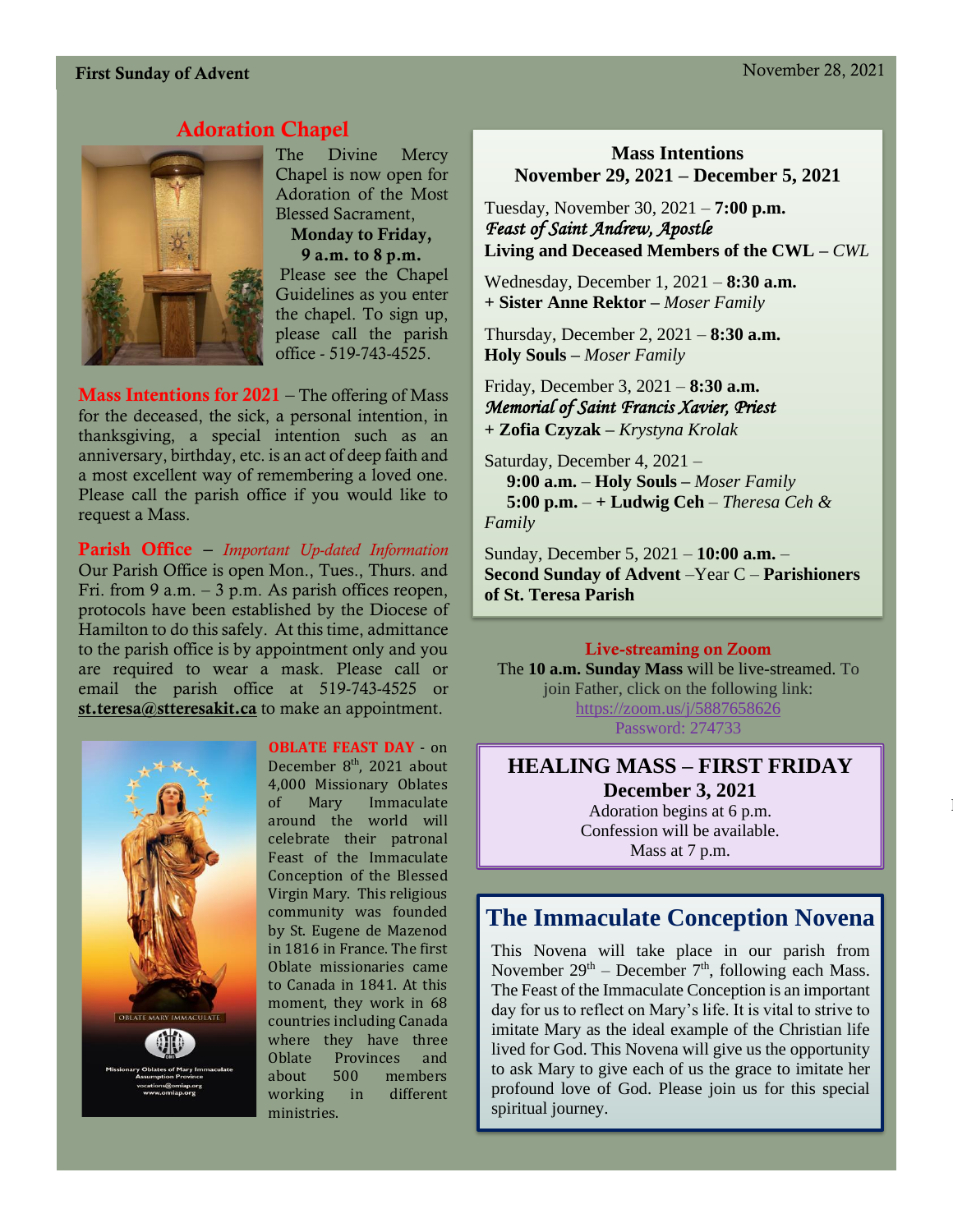#### **PREPARING FOR FIRST COMMUNION & RECONCILIATION**

**November 28th and Dec. 5th , 2021 at 10:00 a.m.** Holy Mass with the Rite of Enrollment for Communion Candidates.

#### CATHOLIC GIFTS SHOP This Sunday! November 28, 2021 (after the 10 a.m. Mass)

Come to the Parish Hall and take advantage of this wonderful opportunity to browse or purchase that perfect gift or religious article you have been looking for!

Rosaries, Bibles and Other Religious Articles will be available.

**Sunday Missals – 2021-2022 –** The Living with Christ Sunday Missal is available on the table at the back of the church. The charge is \$5 and we ask that you please bring the exact change.

**Christmas Season – Mass Registration** – Due to ongoing Covid protocols, we are requesting that you register for the Christmas Masses. Please call the parish office or watch for the link and more information in next week's bulletin.

#### **CWL Silent Online Auction - Update**

We have decided to shift the auction to the week of **November 28-December 5.** Please see posters and attachment with today's message and bulletin.



#### **CWL Membership**

November is membership month. The membership fee continues to be \$25. Please place your membership into the envelope provided with your parish envelopes, into the collection basket. We ask that you please include your name on the envelope, as well. Thank you.

**BINGO Volunteers –** We are currently looking into the possibility of resuming Bingo, and would require volunteers to commit to one Saturday a month from 11:00 a.m. to 4:00 p.m. If you would be willing to assist, please call the parish office at 519-743-4525.

### **Stewardship Report**

Thank you to those who continue to remember the parish through financial donations - We appreciate your continued support!

We have several ways to support our parish - Pre-Authorized Giving, E-Transfer, credit card and donations can be dropped off in the collection basket after Mass or at the Parish Office.

For more information or if you require the necessary forms, please contact the Parish Office.

#### **Stewardship Report November 21, 2021**

| Building and Maintenance  \$ 100.00 |  |
|-------------------------------------|--|
|                                     |  |
|                                     |  |

## Prayer to St. Joseph



Remember, O St. Joseph, loving and powerful protector, that according to the testimony of your faithful servant, great St. Teresa, no one who is truly devoted to you Has seen his petition rejected. Filled with confidence and hope I come to you, worthy Spouse of Mary Immaculate. Do not close your ears to my prayer, you who have the glorious title of father of Jesus, but graciously hear and intercede for me.

Amen.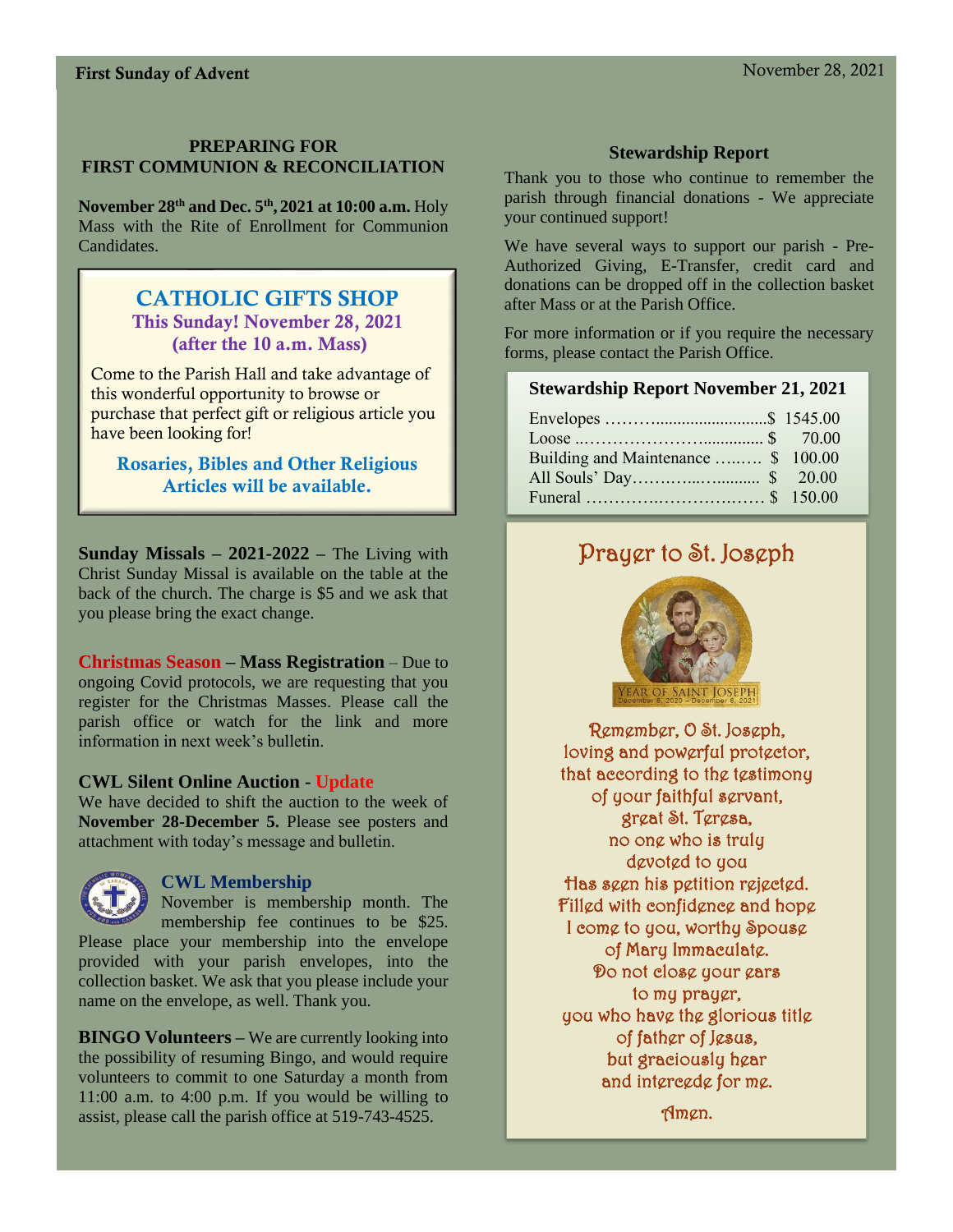

#### **PUBLICATION OF BANNS OF ORDINATION**

Mr. Carlos Arturo Diaz is scheduled to be ordained to the Transitional Diaconate at 7:00 p.m. on Tuesday, December 28, 2021 at the Basilica of Our Lady Immaculate, Guelph, Ontario. If anyone knows of a serious cause why this Ordination should not take place, please notify your Parish Priest.

Let us all pray that Mr. Carlos Diaz will be a good and faithful servant of the Lord and His Church.

**World Meeting of Families – Hamilton Diocese Speaker Series -** On March 19th we entered into the Amoris Laetitia Year of Family. Pope Francis, in calling this special year, reminded us that this is "a great opportunity for Catholics to renew their commitment to family ministry**." Beginning in January of 2022,** the Diocese will be organizing a speaker series with a new topic each month through until June. The presentations will be by Zoom to allow for more involvement throughout the Diocese and to avoid any issues that COVID may cause for in person gatherings. We will start with a three-part series on Amoris Laetitia in January. Check the Diocesan website for more information about both the year and the Diocesan Speaker Series at [www.hamiltondiocese.com.](http://www.hamiltondiocese.com/)

**ReStart: A Separation and Divorce Recovery Program –** Feeling the need for support, healing and/or hope after a separation or divorce? The Diocesan ReStart Programs support your journey, providing you with tools to remain healthy. While the program has not been able to run due to COVID restrictions, we will be offering an evening session by Zoom on Tuesday, Dec. 14th: Coping with Christmas When Divorced or Separated. To register for this event or see the dates for future courses, please check the program information online at [https://hamiltondiocese.com/offices/family](https://hamiltondiocese.com/offices/family-ministry/divorce-separation.php)[ministry/divorce-separation.php.](https://hamiltondiocese.com/offices/family-ministry/divorce-separation.php)

For more information contact Teresa at the Family Ministry Office - (905) 528-7988, ext. 2250

**The 2021 – 2023 Synod of Bishops** brings an invitation from Pope Francis to embark on a journey together. How can you get involved? Offer your thoughts on how we can deepen our communion in the Lord and how all members of the Church can participate more fully in its mission. Visit: [https://hamiltondiocese.com/synod/#about.](https://hamiltondiocese.com/synod/#about)

#### **University Chaplaincy in the Diocese of Hamilton:**  The Office for Evangelization and Catechesis has produced a video showcasing the wonderful ministry of our Diocesan University Chaplaincy Centres. Do share this video with a young person in your life who may be preparing for post-secondary education, or someone who is looking for a faith community on campus within the Diocese. Special thanks to the Priests Chaplains, campus ministers and students who helped make this project possible. To view: [https://hamiltondiocese.com/offices/evangelization-](https://hamiltondiocese.com/offices/evangelization-catechesis/young-adult-ministry)

[catechesis/young-adult-ministry](https://hamiltondiocese.com/offices/evangelization-catechesis/young-adult-ministry)



#### IN THE AREA

Prayer Vigil – Thursday, December 2, 2021 from 10:00 a.m. to 11:00 a.m. (Note – new time!) In front of Freeport Hospital, 3570 King St. E., Kitchener, for babies being aborted. All are welcome to pray quietly for those who have no voice, but our own! Parking - across the road, Schneider Park. Any queries, please contact Cathy at:

**[kwc.prayervigil@rogers.com](mailto:kwc.prayervigil@rogers.com)**